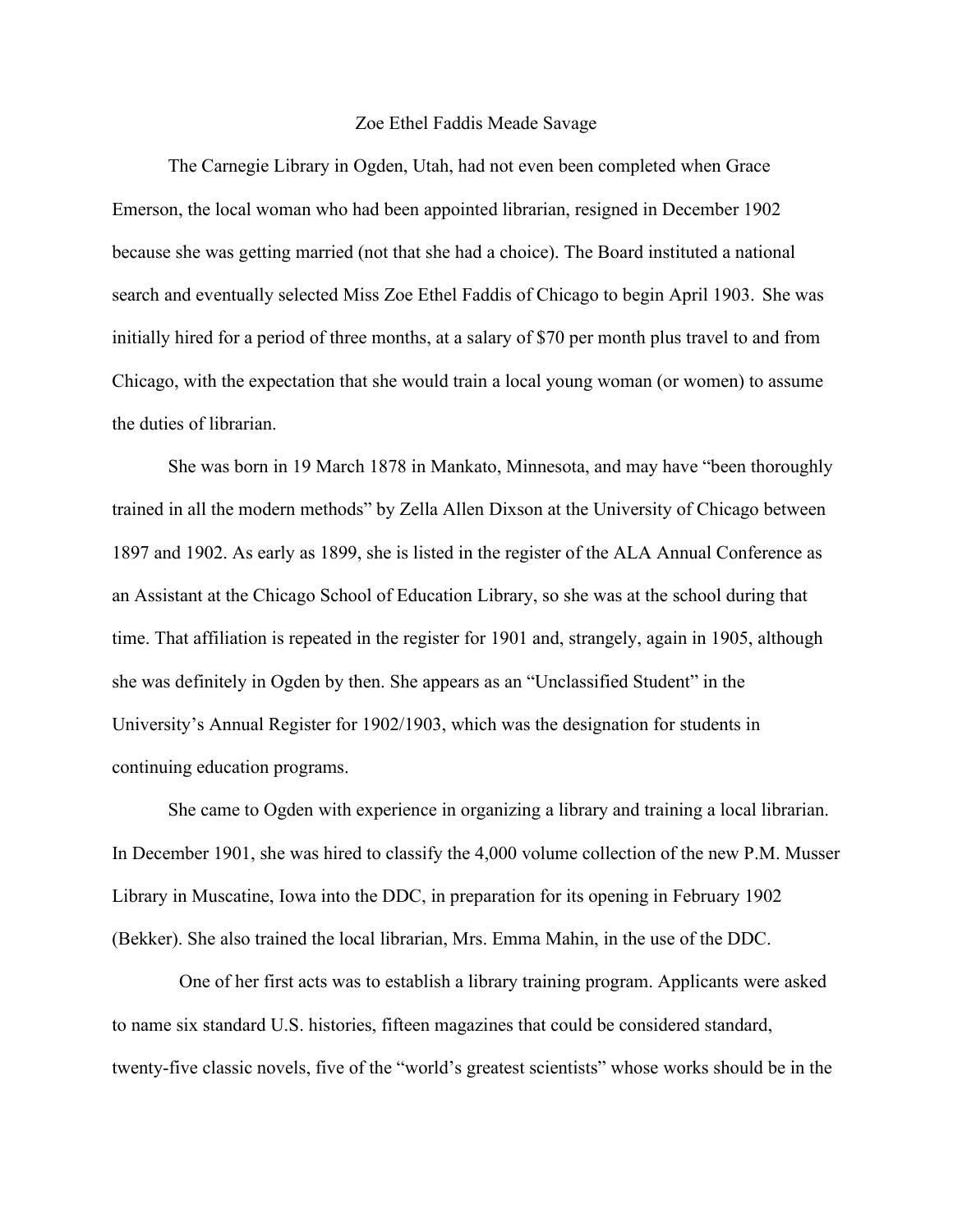collection, and "good wholesome books" which could be recommended to "boys about fifteen who want something exciting to read." Unlike our LIS programs today, students were expected to come to the course with a knowledge of books. Her job would be to teach them the nuts and bolts of organization and administration.

The minutes record that the Board soon requested that Miss Faddis remain six months, and, one month later, they offered her a year's contract at the salary of \$70 a month. The Board also hired Miss Grace Harris and Miss Minnie Brown, graduates of the training program, as assistants at \$25 per month with five days vacation. It also authorized her to begin a new apprentice class with two more students and to continue with the advanced instruction of her assistants.

During her time in Ogden, she re-cataloged the entire collection, withdrew more than 10 percent and added nearly one-third as many new books. She made thirty-seven visits to the schools, and talked to twenty-six classrooms. Her annual report emphasizes the necessity for more books, the importance of increasing parental involvement, and the value of a standardized catalog and classification system.

Students of library history will not be surprised to hear that she viewed the public library as a force for self- and civic improvement and the librarian's role as one of moral guardian, with a particular Utah flavor. Because of the inadequate collection and lack of community support, she wrote a letter to the Carnegie Corporation in 1903, soliciting funds for children's books. She argued that the eradication of polygamy was a responsibility of the public library:

The old system of polygamy, indulged in by the generation that is passing away, and the evil effects of which constitute a blighting heritage upon the younger generation, can only be eradicated by education, by reading. Every book a Utah boy or girl may read, whether history, biography or a novel breathes unconsciously the spirit of monogamy, which is contrary to the faith of his fathers. In behalf of these boys and girls, whom this nation expects to lead monogamous lives, I ask for further aid.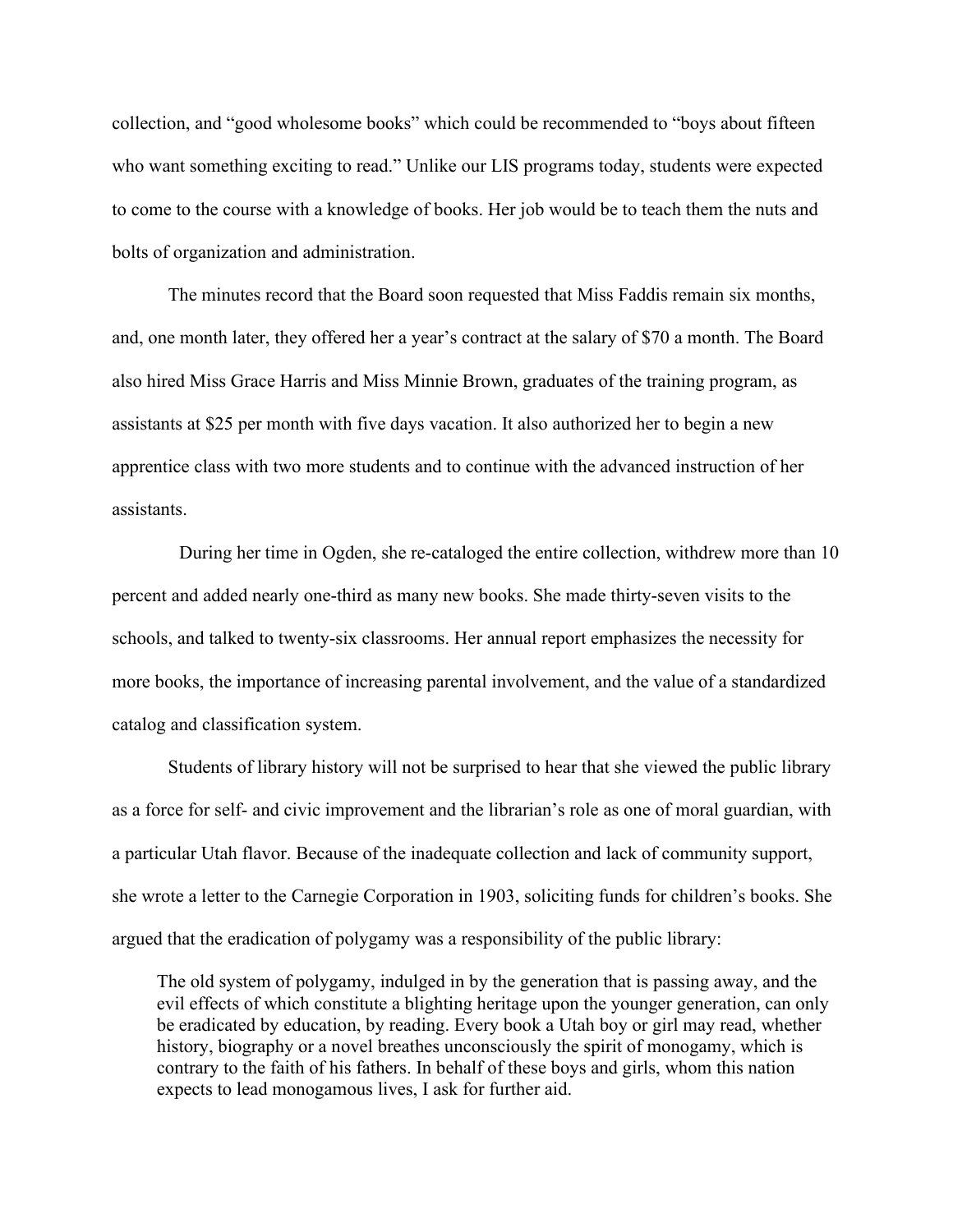The appeal was rejected, as were all such requests for funds for books.

After she left Ogden, she was hired by the Corsicana (Texas) Public Library. She served for two years until her marriage to attorney Thomas Asher Meade in March 1907 at St. John's Episcopal Church in that city. They had a son, Thomas Asher, Junior, born 25 March 1910 in Kirksville, Missouri. They eventually settled in Seattle, where Meade practiced law.

She next appears in the historical record in 1914 as a student at the University of Washington. Sadly, her marriage ended in early 1915, after only eight years, when she was widowed at 37. On July 27, 1915, she gave birth to a daughter, Martha Rebecca, in Alhambra, California, a few months after Thomas' death. She returned to work in 1916, in Fort Benon, Montana, when she was hired as the librarian of the Carnegie Chouteau County library, the first county library established in Montana. A year later, Teachers College of Columbia shows a Mrs. Zoe Faddis Meade of Dallas, Texas as a student. She appears in the 1920 census in Norwich, Connecticut as head of household, living with her son and daughter and an older sister, Council Faddis, who had been a witness to her wedding and was an osteopath. Zoe was working as a demonstrator for the Home Farm Bureau. In February of 1920, she married Clarence H. Savage. The 1940 census shows that they are living in Whittier, California, with Council, who had been married to a Yerkes and widowed by then. Savage died in 1951, when he was 82 and she was 73.

Martha married a Harry R. Squiers in 1946 in Chicago and 1953 in Avoyelles, Louisiana (Fingers crossed that someone can explain that!). Zoe died in Lake Worth, Florida in 1966 at the age of 88. The death is reported in the December 14, 1966 *Friends Journal*, where it also states that she was "active in Meetings in Los Angeles and Whittier, Calif., and in New Orleans." Martha was living in Boca Raton at the time and had two children. She died 15 January 1988 in Gloucester, Massachusetts.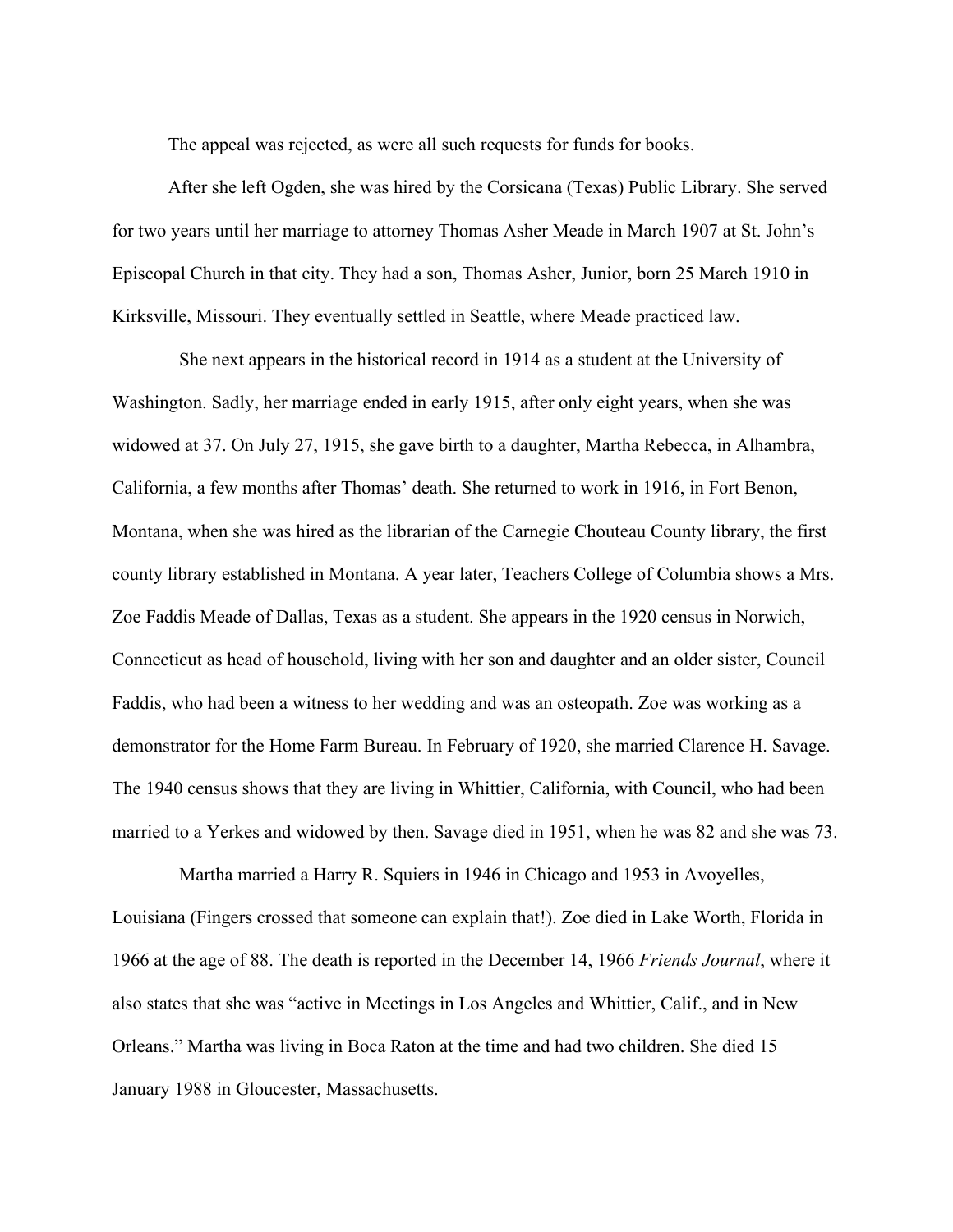Up to this point, other than moving around the country more than most, her life story is fairly typical of that of an educated, middle-class woman of the day, who worked for several years in a traditional female career, then put it aside for marriage and a family, and only returned to work when it was necessary to support herself and her children. However, now we come to the real twist. Her son graduated from the Harvard School of Business Administration in 1936 and worked as director of market research for Montgomery, Ward, and Company in Chicago. He later graduated from the University of Illinois Library School with a BS in Library Science, where he worked as a library assistant, and received his M.A. in Library Science from the University of Chicago in August 1940. He was first a reference assistant at the Queensborough Public Library, then became librarian of the College of Commerce Joseph Schaffner Library at Northwestern University in 1941. At the time of his death 20 November, 1947, in Pullman, Washington, he was Librarian of the General Motors Institute in Flint, Michigan. Sadly, he pre-deceased his mother by nearly two decades.

Although he followed in his mother's footsteps, the trajectory of his career is markedly different from hers, and demonstrates how much education for librarianship had changed in just 40 years. It also illustrates the growth of the field of special librarianship in those decades.

## Selected Sources

"Alumni News," *Library School Association Newsletter* no. 29 (December 1941).

Bekker, Marilyn A. *Heritage Vignettes*. http://iagenweb.org/muscatine/vignettes/frompast.htm *Bulletin of Information* (University of Chicago), vol. 3, no. 4 (1902/03).

*Carnegie Grants for Library Buildings, 1890-1917*, Shields Library, University of California, Davis.

*Catalogue 1916-1917 (Columbia University Bulletin of Information, 17<sup>th</sup> series, no. 13, March 3,*